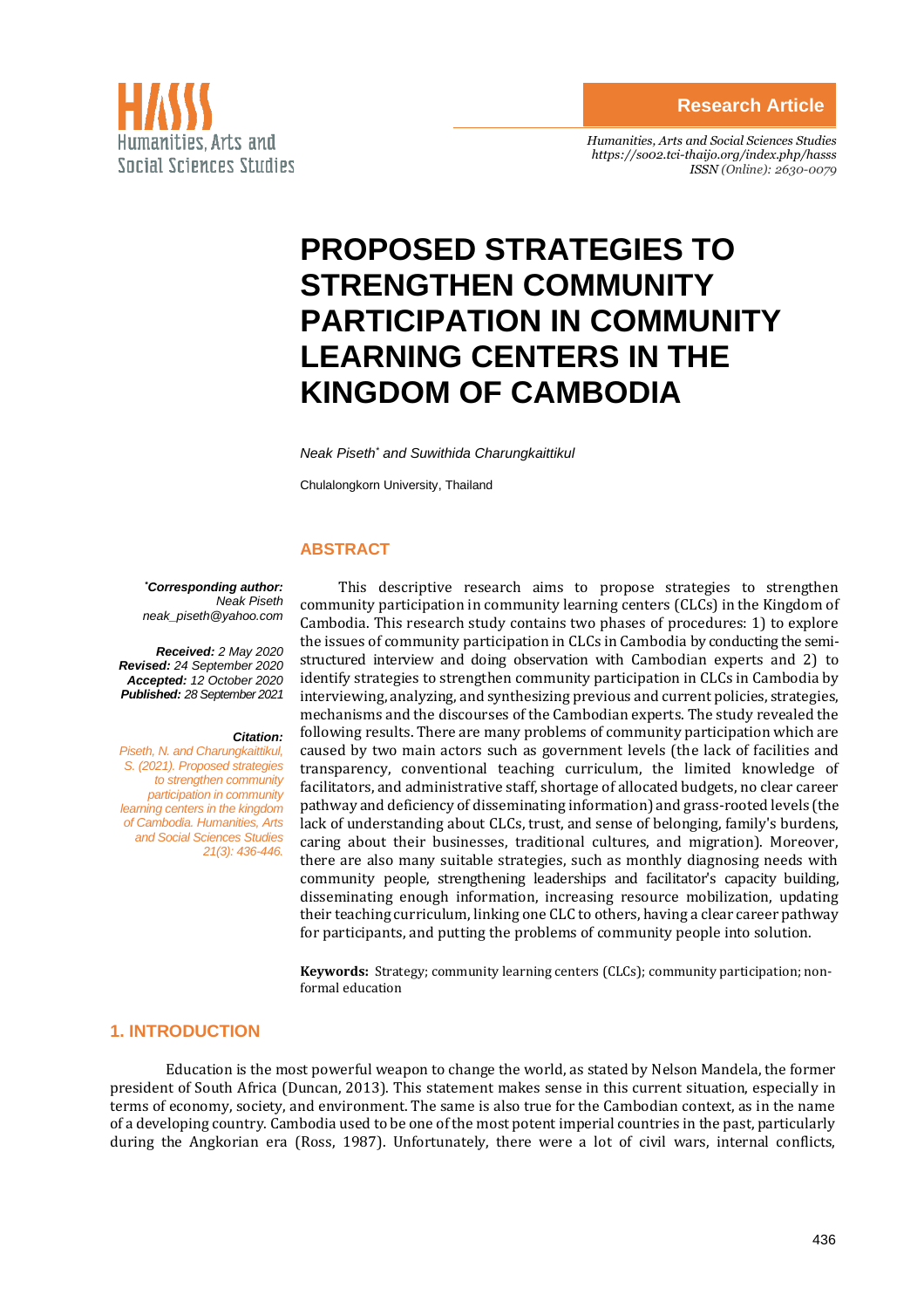colonialism, and the genocidal regime, which destroyed Cambodian human and physical capital to almost zero levels (Ross, 1987). Education has played a crucial role in improving Cambodia's current situation and developing this tiny country through three main dimensions: economy, society, and environment to an upperincome country in 2030 and a high-income county in 2050 as stated in Cambodia's Education 2030 Roadmap (Ministry of Education, Youth and Sport (MoEYS, 2019).

Education has played a prominent role in developing human capital in Cambodia. With proper education, Cambodia will be able to go over other neighboring countries in the future due to her continuously increased GDP growth rate by approximately 7% per year (Asian Development Bank (ADB), 2019). In a very similar vein, the Royal Government of Cambodia has enacted a new policy, "National Lifelong Learning Policy in 2019," to ensure equitable quality education to everyone Royal Government of Cambodia (RGC), 2019). Talking about lifelong learning in Cambodia, there are three forms of education: education, non-formal education, and informal education (Department of Non-Formal Education (DNFE), 2014). Notably, lifelong learning is just an emerging concept in the Cambodian context, for it exists in terms of non-formal education and informal education. Based on the Department of Non-Formal Education of MoEYS, community learning centers (CLCs) are considered as the schools of non-formal and informal education (RGC, 2019). Many activities and programs are running the centers. Those programs are functional literacy, post-literacy, equivalency, reentry, life skills, complementary, income generation, and health improvement program (DNFE, 2018). Those programs are established and implemented to meet the community people's needs and to put their problems into the solution. There are roughly 356 CLCs, which are run by the government and other relevant stakeholders (DNFE, 2018). Out of expectation, there are a few numbers of the centers which could run well, and the rest are in the progress, and some have closed or been dysfunctional (Pich, 2008). Notably, the predominant issue occurs because there are few numbers of community participation and engagement. Without community participation and involvement, there are many conspicuous problems, which are emerging to prevent CLCs from performing their functions. Those problems are the lack of human resources, shortage of finances, deficiency of facilities, and small numbers of participants (UNESCO, 2010). As a result, those centers become inactive and less sustainable, and it is one of the significant obstacles in implementing non-formal education and informal education in Cambodia. The future of lifelong learning in Cambodia is not so promising and may be difficult moving forward. It is because non-formal education and information are the fundamental to lifelong learning in Cambodia (UNESCO, 2011). Hence, once CLCs are not able to perform their function well, the implementation of non-formal education and informal education will be in vain (Hun, 2015). The same is also true for the destiny of lifelong learning as an umbrella of mainstream education, non-formal education, and informal education, which are in tremendous progress (UNESCO, 2015).

According to the Department of Non-Formal Education, the study on the issues of community participation in CLCs in Cambodia is needed, especially on the strategy and mechanism in putting those issues into solution (DNFE, 2000). Therefore, this research study aims to fill the gap by attempting "Proposed Strategies to Strengthen Community Participation in CLCs in the Kingdom of Cambodia."

# **2. LITERATURE REVIEW**

Education has been divided into four principal pillars: learning to know, learning to be, learning to do, and learning to live together in peace and harmony (Nan-Zhao, 2006). By definition, lifelong learning is learning from death to birth (Hürsen, 2016). Talking about education in the context of Asian countries, they failed to achieve the Karachi Plan, which was launched in the 1960s to make an assurance that all children have access to primary education. At that time, the Fifth Regional Conference of Ministers of Education and those responsible for Economic Planning (MINEDEP V) recommended launching APPEAL (Asia Pacific Program Education for ALL), which was held in Bangkok in 1987 (Saory, 2002). At present, non-formal education programs have served as a central device to promote primary education to all children, youths, and adults of the Asian countries, and the primary goal of it is to achieve education for ALL, which was endorsed to accomplish by 2015 (Yasunaga, 2014).

CLCs are seen as community-driven entities, which represent the promising initiatives, and their principles are to emphasize literacy and continuing education to foster Education for All (EFA) (UNESCO, 2008). It is the commitment to ensuring the 17 goals, including Goal 4 on Quality Education, which states "Ensure inclusive and equitable quality education and promote lifelong learning opportunities for all" (UNESCO, 2017). CLCs are also mainstreaming in working on bolstering education in both forms, non-formal education, and informal education, as well as to ensure education for everyone. Furthermore, the main target groups of CLCs are the people who are considered as the grass-roots level, and CLCs aim to adopt an integrated NEF approach to deliver programs for the realization of "Life-long Education for All" (Kanno and Shrestha, 2006). Furthermore, all the CLC's activities are to benefit disadvantaged groups, minorities, women, and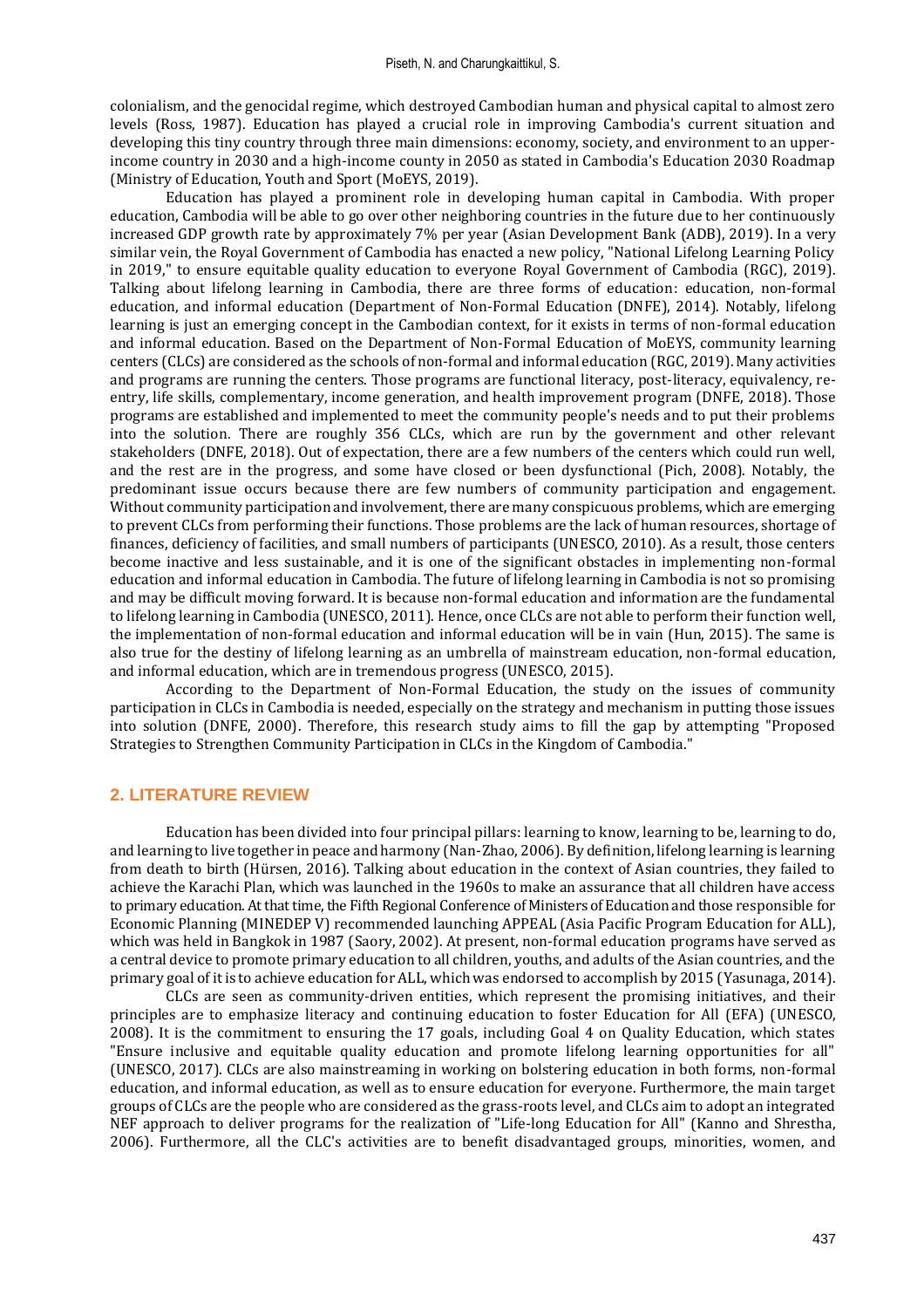seniors. It is because formal education alone is not able to fill this gap, and non-formal education is more flexible and informal in terms of delivering knowledge to the target groups. Notably, in the Cambodian context, CLCs were started under the supervision of the Department of Non-Formal Education of the Ministry of Education, Youth and Sport since 1994, and supported by UNESCO. At the other extreme, community based-learning approach, Cambodia has attempted to use this approach to accumulate people to learn in the community through formal education. For instance, Cambodia has applied this approach since the early 1990s through the cluster school system.

Nonetheless, the participation of the population in the cluster school system is still limited. Cambodia has applied for a new approach to non-formal education, namely "CLCs" in 1999. This project produced not only positive outcomes but also some drawbacks in promoting participation from the community people (Pich, 2008). CLCs in Cambodia are under the support of governments, NGOs, and other stakeholders since they are in the early stages, which lack maturity, ownership, and leadership. As Cambodia is a developing country that requires sophisticated technology and human resources enough to run the centers smoothly, the challenges merge. These challenges can become the factors to thwart CLCs moving forward. According to MoEYS, there are approximately 347 CLCs in Cambodia that are processing and implementing their activities in the rural areas (MoEYS, 2014). At the other extreme, not all the CLCs can perform and function well, and there are only around 296 centers were working. At the same time, the rest had no activities and became inactive due to a lack of community participation (MoEYS, 2014). Those problems are gradually impeding the centers in performing their functions to serve the community people. As stated in the Rung of Community Participation Theories by Shaeffer (1994), there are the rungs of community participation. The seven rungs of community participation contain the following, as the mere use of services, involvement of issues, attending the programs, consultation, partnership, implementation and making decision as shown in the Figure 1.



#### **Figure 1:** A Rung of Community Participation

According to the figure above, the first three rungs (the mere use of services, involvement of resources, and attending the program) show the low level or non-participation. On the other hand, the second four rungs (consultation, partnership, implementation, and make decisions) manifests the high level or active participation (Shaeffer, 1994). The main goal of government and other relevant stakeholders is to achieve high levels of participation, which are consultation, partnership, implementation, and make decisions. However, it is hard to achieve a high level of participation because there are many foible issues like the lack of transparency, trust and confidence, the apathy of community people's attitude, the family's burdens, and unattractiveness of programs and activities (Nop and Thornton, 2020). Those issues have slowed down the progress of CLCs, which could be harmful to the future sustainability of the centers.

In conclusion, the problems of community participation are critical points, in which every stakeholder and government should take into account to minimize and optimize those issues. Indeed, in the Cambodian case, CLCs are quite inactive and less sustainable due to various issues caused by community participation. The Cambodian governments and related stakeholders must identify those noticeable issues and come up with practical strategies and mechanisms to deal with community participation issues in CLCs. It is essential to do so to secure the future sustainability of CLCs in the Kingdom of Cambodia.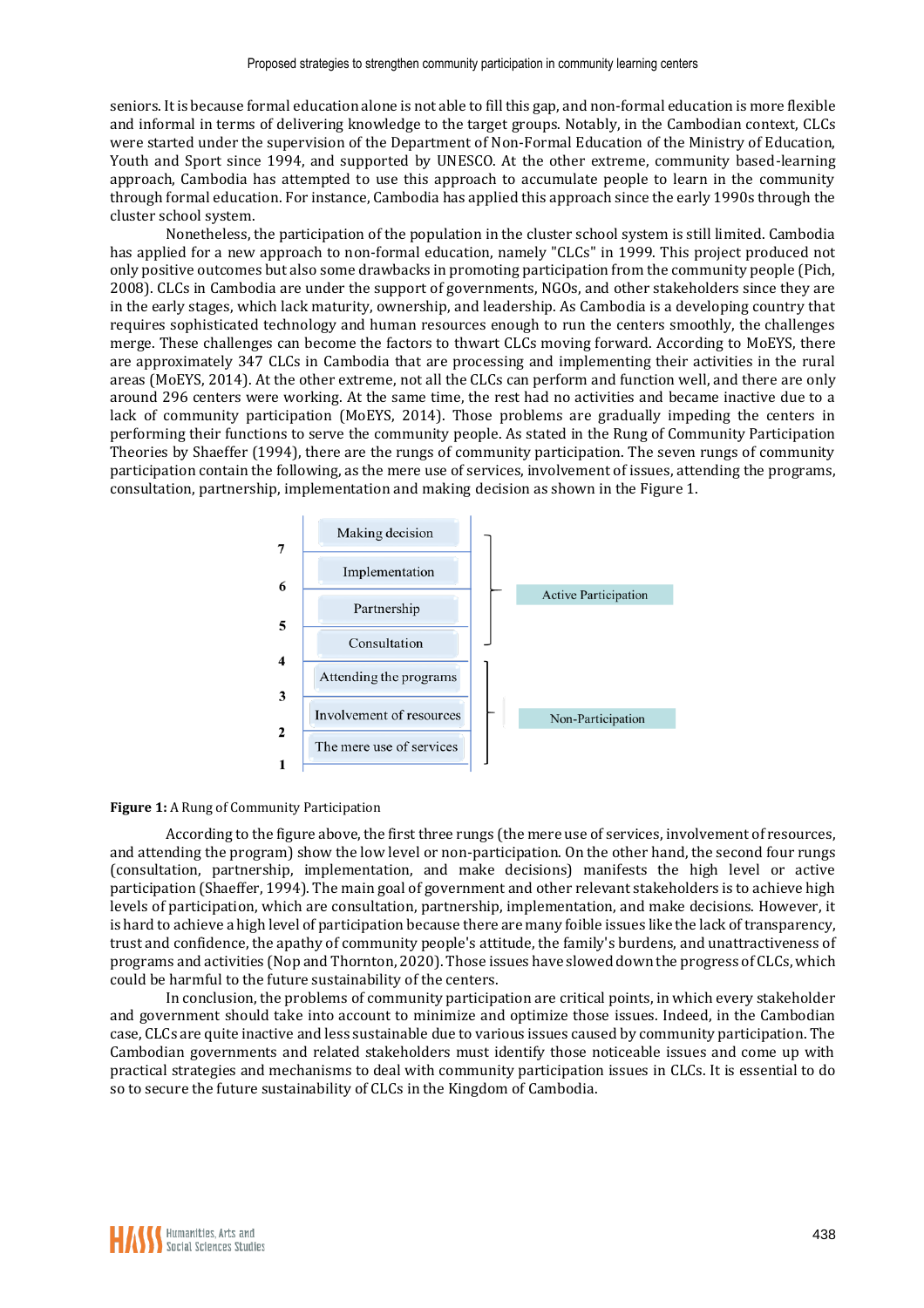## **3. RESEARCH OBJECTIVES**

This research study aims to explore the proposed strategies and mechanisms to strengthen community participation in CLCs in the Cambodian context through two principal dimensions stated in the following:

1. To explore the issues of community participation in CLCs in the Kingdom of Cambodia.

2. To identify strategies to strengthen community participation in CLCs in the Kingdom of Cambodia.

# **4. RESEARCH QUESTIONS**

To accomplish those research objectives, aforementioned, there are two main research questions, as stated in the following:

1. What are the main issues of community participation in CLCs in the Kingdom of Cambodia?

2. What are the appropriate strategies to strengthen community participation in CLCs in the Kingdom of Cambodia?

## **5. RESEARCH METHODOLOGY**

To attain these research objectives and questions, the researchers have employed a qualitative research method, and those techniques are to conduct semi-structured interviews with Cambodian experts who are working in the field of non-formal and informal education and utilizing content-analysis and data recording form to study the relevant sources and documents. Furthermore, it is ideal to use the qualitative research method because it helps the researcher to understand how people interpret their experiences, how they construct their world, and what meaning they attribute to their experience (Merriam and Tisdell, 2016). The qualitative research method enables the researcher to explore the issues of community participation and to analyze practical strategies to strengthen community participation in CLCs in the Kingdom of Cambodia.

## **5.1 Population and sampling design**

The experts who are studying and working in the field of non-formal education, especially in CLCs in Phnom Penh city and Tboung Khmoum Province, are the population of this study. Similarly, it is essential for the researcher to select some of those experts to explore the issues of community participation in CLCs in the Kingdom of Cambodia. Along with that, some sources used books of non-formal education, policies, mechanisms in solving community participation, some well-known websites: UNESCO, UNDP, and other popular websites, articles, and journals. These resourceful data and documents serve as fundamental knowledge and information for the researchers to digest the information regarding the strategies and mechanisms in solving the issues of community participation in CLCs in the Kingdom of Cambodia.

#### **5.2 Sampling method**

The researchers have employed a purposive sampling method to select two experts in the field of nonformal education and informal education to conduct a semi-structured interview. By doing so, the researcher can acknowledge the current issues of community participation in CLCs in the Kingdom of Cambodia. Moreover, all of the policies, news, journals are enacted and declared by the government and well-known and international organizations such as UNESCO, UNDP, DVV, and other relevant organizations to assist the researcher in understanding the community participation issues. Furthermore, to identify strategies to strengthen community participation in CLCs in Cambodia, the researchers also used a purposive sampling method to select data and documents, especially policies, strategies, guidelines, and mechanisms related to the implementation of lifelong learning in CLCs in the kingdom of Cambodia to proposed strategies to strengthen community participation in CLCs.

#### **5.3 Research instrument**

The researchers conducted a semi-structured interview with two Cambodian experts, who work in the field of non-formal education and informal education, especially in CLCs located in Tboung Khmoum Province and Phnom Penh City. It is to explore the current issues in community participation in CLCs in the Kingdom of Cambodia. Moreover, data collection form is one of the main instruments to analyze and study data and documents like policies, strategies, guidelines, and mechanisms related to the implementation of lifelong learning in CLCs in the Kingdom of Cambodia. Observation is used as an instrument to gain more reliability and validity of the documents and data as well as to project the images of the current situation, policies, and mechanisms in implementing lifelong learning in CLCs in the Kingdom of Cambodia.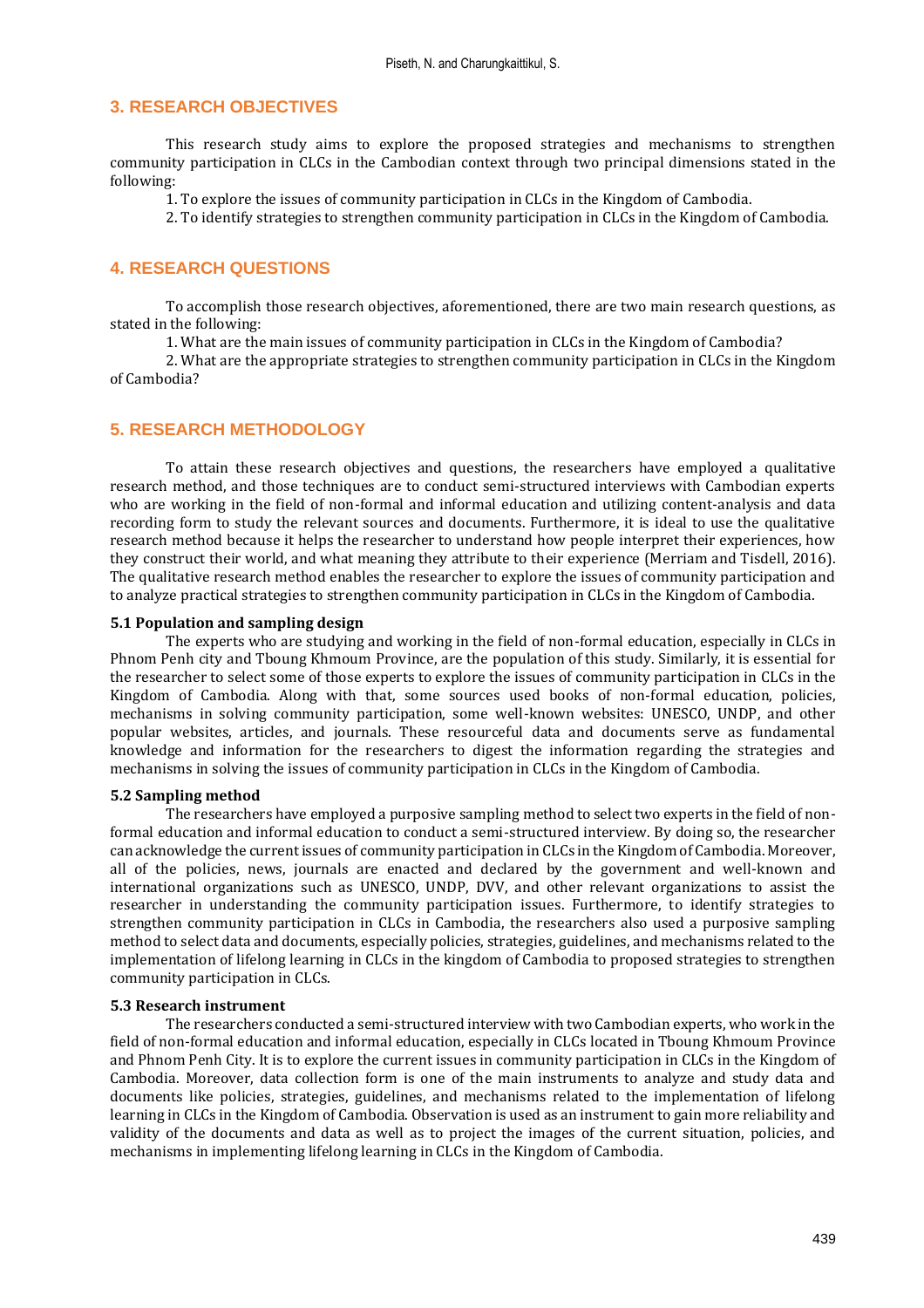#### **5.4 Data collection**

The researchers collected both primary and secondary data. For the secondary data, the researcher collected information from books, articles, journals, and other popular websites (UNESCO, UNDP, DVV, and NEP) of the current issues of community participation in CLCs. Also, policies, mechanisms, and guidelines to put community participation issues into solutions gathered to identify strategies to strengthen community participation in CLCs in Cambodia. Moreover, the primary data were collected through conducting a semistructured interview with Cambodian experts who are interested in lifelong learning (non-formal education and informal education), and community participation in CLCs in the kingdom of Cambodia.

#### **5.5 Data analysis**

After receiving data from conducting a semi-structured interview with Cambodian experts who are in the field of non-formal education and informal education, the researcher studied the current problems of community participation in CLCs in the Kingdom of Cambodia through interviewing information. The researchers used discourse analysis to recode relevant and credible information. All documents and data are analyzed and synthesized by using the content-analysis technique, which is one of the research instruments to validate the policies, strategies, guidelines, and mechanisms in strengthening community participation in CLCs.

# **6. RESEARCH RESULTS**

#### **6.1 First research objective: It is to explore the issues of community participation in CLCs in the Kingdom of Cambodia.**

Based on the secondary data from books, articles, journals, and international websites, which mentioned the issues of community participation in CLCs, those ramifications of information are significant for the researchers to explore the issues of community participation in CLCs in the Kingdom of Cambodia. More importantly, the primary data from conducting semi-structured interviews with the Cambodian experts, who are working in the fields of non-formal education and informal education, are crucial for the researchers to acknowledge those arising issues. Therefore, factual information is described in the following table.

| No. | Participants                                                      | Positions/sources                                                                                                        | Current issues of community participation in the CLCs                                                                                                                                                                                                                                                                                                                             |  |  |
|-----|-------------------------------------------------------------------|--------------------------------------------------------------------------------------------------------------------------|-----------------------------------------------------------------------------------------------------------------------------------------------------------------------------------------------------------------------------------------------------------------------------------------------------------------------------------------------------------------------------------|--|--|
|     | Expert A                                                          | Head of Non-formal Education<br>Office, Provincial Department<br>of Education, Youth and Sport,<br>Tbong Khmoum Province | - After completing the course, the learners cannot run their own business<br>because they have no capital.<br>- Lack of resources<br>- Deficiency of physical infrastructures<br>- Learners are busy to earn their living.                                                                                                                                                        |  |  |
|     | Expert B                                                          | Executive Director, NGO<br>Education Partnership,<br>Cambodia                                                            | - Limited interaction with parent and lack of ability to analyze their needs<br>- Too much attention on traditional way to teach techniques<br>- Clarity of the roles and responsibilities of CLC and what should be the roles<br>of parent and private business set up around and the linkage to market and<br>others<br>- Leadership and technical issues in running the center |  |  |
| 3   | Books,<br>articles,<br>journals,<br>polices,<br>websites.<br>etc. | The Department of Non-<br>Formal Education, Lifelong<br>Education Journal, UNESCO,<br>UNDP, DVV, etc.                    | - The lack of ownership and commitment<br>- Unattractiveness of the programs and activities<br>- The shortages of facilitators and facilities<br>- Family's burden and low living standards                                                                                                                                                                                       |  |  |

**Table 1:** The Information Regarding Current Issues of Community Participation in the CLCs from the Experts and Various Source

Based on Table 1 above, it has demonstrated various issues of community participation in CLCs in the Kingdom of Cambodia. Expert A, expert B, and other sources mainly mentioned the issues of community participation concerning the learners' career pathways after completing the training programs and courses. For example, expert A stated, 'After completing the course, the learners cannot run their own business because they have no capital.' Whereas, expert B said, 'Clarity of the roles and responsibilities of CLCs, and what should be the roles of parents and private businesses, are to set up around and the linkage to market and others.' Similarly, various sources pointed out that 'No career pathway for completed training students.' Hence, we can see that most learners are reluctant to participate in CLCs because they are hopeless for their prospects upon completing the programs. It leads to another problem that is the lack of confidence and trust with the committee of CLCs' administration.

Moreover, expert A commented that 'Learners are busy to earn their living,' and various sources mentioned about 'Family's burden and low living standards,' which implied that Cambodian people's living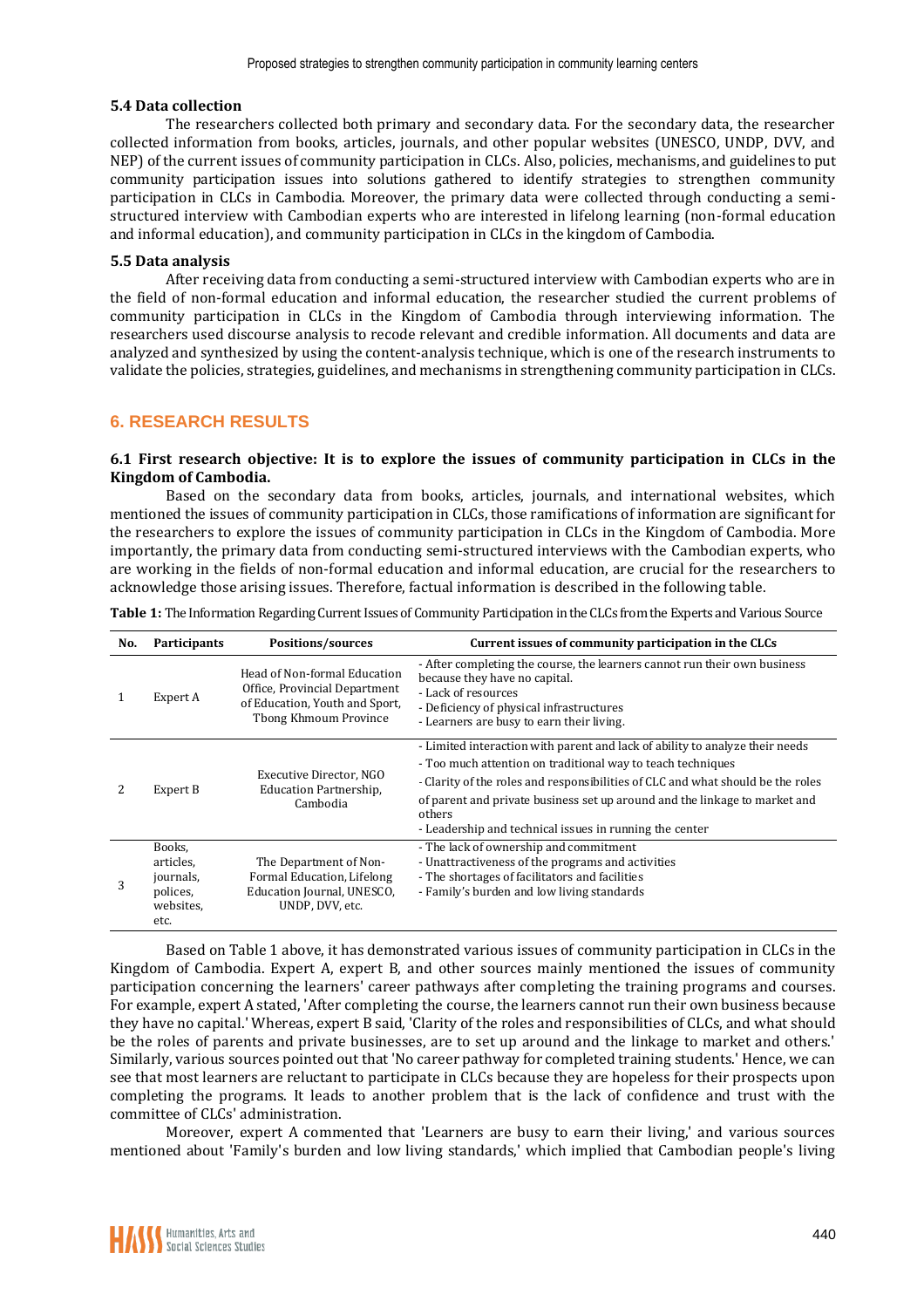standards are quite limited and in low levels. Expert B stated that 'Limited interaction with parent and the lack of ability to analyze their needs,' which shows the loopholes of need assessment between CLC Committee members and community people to seek needs and current issues. Expert A and expert B pointed out that 'the lack of resources, facilities and building' are the issues of resource mobilization. There are three forms of resource mobilization, which are finances, labors, and materials. Lastly, expert B and various sources mentioned, 'Too much attention on the traditional way to teaching techniques and unattractiveness of programs.' It manifested that their teaching curriculum is entirely out of date, and it does not meet the needs of community people as well as to put their problems into a solution.

In conclusion, the issues of community participation are one of the most critical points, which impacts the effectiveness of CLCs and their future sustainability. The problems of community participation are divided into two layers, government administration and grass-roots levels. The issues of community participation in CLCs are grounded in government administration levels, such as the lack of information dissemination, deficiency of facilities and physical infrastructures, poor teaching curriculum, unattractive and unresponsive training programs, unclear future career pathways, poor administration and lack of transparency. Notably, the issues of community participation are also logged in the grass-roots levels, seemingly the lack of their knowledge and understanding, low living standards, the lack of trust and sense of belonging, and their traditional cultures.

#### **6.2 Second research objective: It is to identify strategies to strengthen community participation in CLCs in the Kingdom of Cambodia.**

Like many issues of community participation in CLCs in Cambodia, the researchers have studied the documents and data and conducted semi-structured interviews with Cambodian experts to identify possible strategies and mechanisms to enhance community participation in CLCs. Those possible strategies and mechanisms to strengthen community participation described in Table 2.

**Table 2:** Synthesizing Experts' Ideas and Various Sources Regarding the Strategies to Strengthen Community Participation in the CLCs in Cambodia

| No.          | Strategies to strengthen community participation in the CLCs in the Kingdom of Cambodia                                                                                                                    | Expert | <b>Expert</b> | g<br><b>UNES</b><br>UNDP)<br>(DNFE |
|--------------|------------------------------------------------------------------------------------------------------------------------------------------------------------------------------------------------------------|--------|---------------|------------------------------------|
| $\mathbf{1}$ | Disseminating the significances of CLCs to stakeholders and community people                                                                                                                               |        |               |                                    |
| 2            | Holding monthly meetings with the district of education, school directors, and other stakeholders to do<br>a SWOT analysis                                                                                 |        | N             |                                    |
| 3            | Training CLC members and technical teachers on how to do planning to improve CLC committee<br>members' administration                                                                                      | V      |               |                                    |
| 4            | Conducting monitoring and evaluation with the CLC committee members' performance.                                                                                                                          |        |               |                                    |
| 5            | Strengthening CLC management and leadership                                                                                                                                                                |        |               |                                    |
| 6            | Extending the scopes and roles of DNFE by not just focusing on CLCs (DNF should link informal education<br>and non-formal education with formal education, marketing, social, and sustainable environment) |        |               |                                    |
| 7            | Linking one CLC to another CLC to exchange their successful knowledge and experiences                                                                                                                      |        |               |                                    |
| 8            | Addressing the local needs and community people's problems                                                                                                                                                 |        |               |                                    |
| 9            | Providing clear career pathways for participants to better their livelihood                                                                                                                                |        |               |                                    |
| 10           | Proper disseminating information to community people                                                                                                                                                       |        |               |                                    |
| 11           | Updating teaching curriculum and training programs and activities                                                                                                                                          |        |               |                                    |
| 12           | Increasing national budget plan for enhancing non-formal education and informal education                                                                                                                  |        |               |                                    |

In Table 2, it has elucidated the possible strategies to enhance community participation in CLCs in the Kingdom of Cambodia by synthesizing the ideas of Cambodian experts and other sources (DNFE, LLL, UNESCO, DVV, UNDP, etc.). Mainly, there are twelve strategies, which have been mentioned. For instance, holding a monthly meeting with the district of education, school directors and other stakeholders to do a SWOT analysis, and addressing the local needs and community people's problems were mentioned by expert A, expert B and other sources (DNFE, LLL, UNESCO, DVV, UNDP, etc.). As a result, they are the most prioritized strategies to push forward to strengthen community participation in CLCs. Furthermore, there are some strategies, which have been pointed out by expert A and expert B. Those strategies are extending scopes and roles of DNFE by not focusing on only CLCs. Moreover, DNFE should link informal and non-formal education with formal education, marketing, social, and sustainable environment to extend career opportunities for community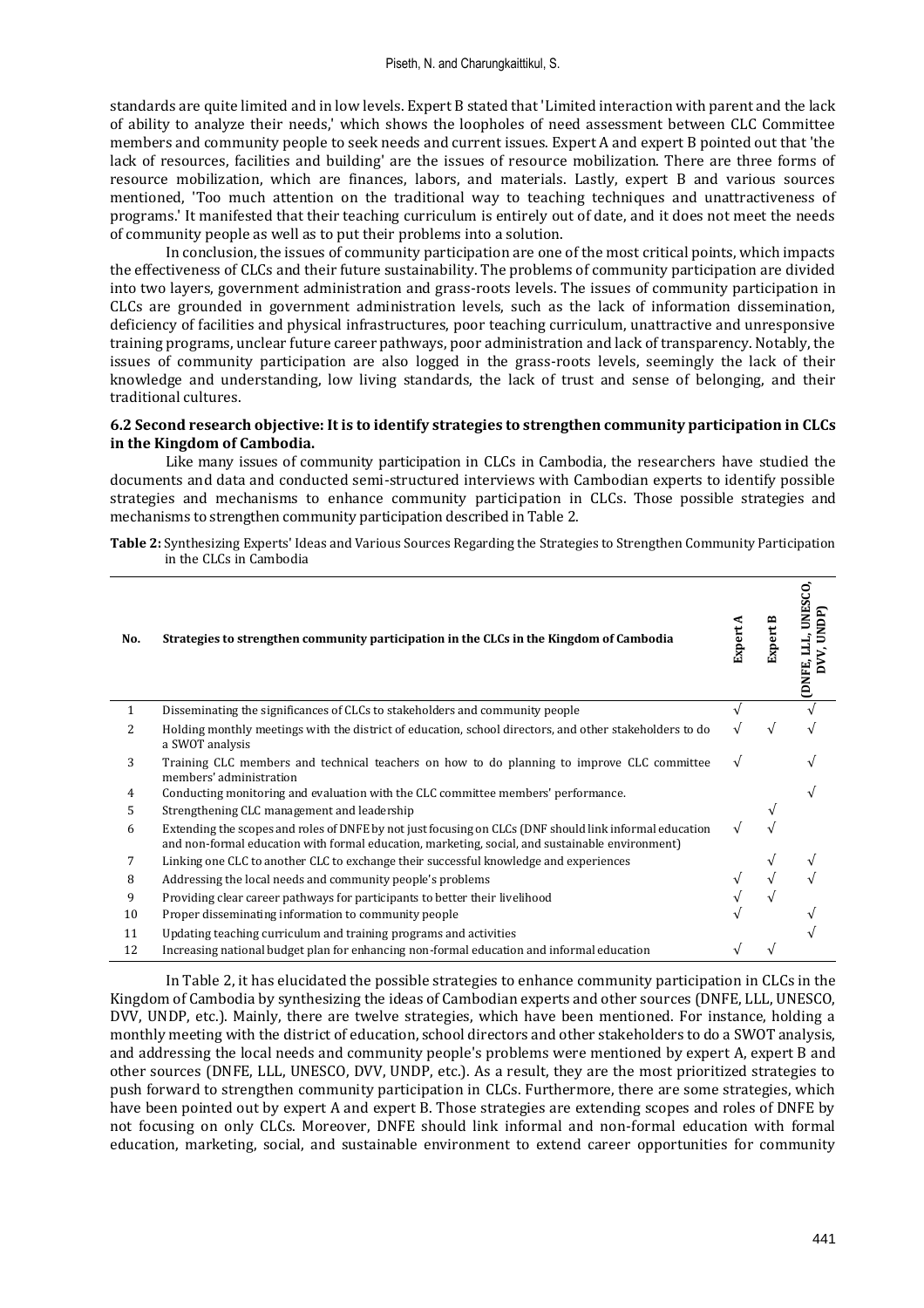people. The government should increase the national budget plan for enhancing non-formal education and informal education. The experts want DNFE to enlarge their scopes and roles in order to integrate informal education and non-formal education with other fields like marketing, social, formal education, and a sustainable environment. By so doing, DNFE can expand the participant's knowledge, skills, and employment. In the same manner, augmenting the national budget plan in implementing LLL is crucial to enhance community participation through increasing diverse programs, activities, and facilities.

Furthermore, the strategies were stated by expert A and other sources (DNFE, LLL, UNESCO, DVV, UNDP, etc.), such as disseminating the significances of CLCs to stakeholders and community people, training CLC members and technical teachers how to do planning to improve CLC committee members' administration, conducting monitoring and evaluation on CLC committee members' performance, and accurate disseminating information to community people. They concentrated on how to assist community people and stakeholders to understand the importance of CLCs, building on CLC committee members and facilitator's capacity, monitoring and evaluating their performances, and providing all primitive information to community people. On the other hand, linking one CLC to another CLC to exchange their successful knowledge and experiences is mentioned by expert B, which emphasizes building rapport and having good relationships among CLCs to improve community participation in terms of their knowledge, experiences, and opportunities. Lastly, strengthening CLC management and leadership is said by expert B, and updating teaching curriculum, and training programs and activities are mentioned by other sources (DNFE, LLL, UNESCO, DVV, UNDP, etc.). These two points focus on building the CLC leader's capacity and modify their popular teaching program to strengthen the quality of programs and activities.

In a nutshell, we can see that there are many suggestive strategies to enhance community participation in CLCs in the Kingdom of Cambodia. The strategies are number two and eight, which are the most prioritized things to be promoted. It follows by one, three, four, six, seven, nine and twelve. The least prioritized strategies are number five and eleven. The governments and relevant stakeholders should have taken those strategies to strengthen community participation in CLCs in Cambodia as well as to ensure the sustainability of CLCs.

# **7. DISCUSSION**

Based on the result of the research study, it has manifested that there are many issues pertaining to community participation in CLCs in Cambodia. The research results are also reflected in previous studies and literature reviews, which mentioned the issues of community participation in CLCs. Moreover, there are various strategies which have been mentioned in the literature review. It has justified the research finding.

According to Shaeffer (1994), the issues of community participation, include the lack of transparency, trust and confidence, the apathy of community people's attitude, family's burdens, and unattractiveness of programs and activities. To reflect on the research results, the experts also talked about the lack of trust, confidence, and transparency, the unattractiveness of programs, unclear career pathway for the participants, shortage of resources and facilities, insufficient information, and diagnosing people's needs, and conventional teaching curriculum and administration. Furthermore, those problems are from the governments and CLC committee members because they are the main actors who manage those learning activities (UNESCO, 2011). On the other hand, there are some issues of community participation, which are caused by the community people. Those issues are their cultures (not giving much value to the learning), busy with business and family's burdens, immigration, and inattention to integral parts of the CLCs. Consequently, we can divide the leading causes of community participation in CLCs in the Cambodian context into two main actors, such as government and other relevant stakeholders (implementing levels), and community people (grass-rooted levels) (DVV International, 2018).

In the same token, there are twelve strategies, which have been synthesized from the Cambodian experts and other sources (DNFE, LLL, UNESCO, DVV, UNDP, etc.). There are some strategies, which are more significant or prioritized compared to others. For instance, holding a monthly meeting with the district of education, school directors and stakeholders to do a SWOT analysis, and addressing the local needs and community people's problems were mentioned by expert A, expert B and other sources (DNFE, LLL, UNESCO, DVV, UNDP, etc.) (UNESCO et al., 2015). To burgeon community participation, the government and other stakeholders should put more emphasis on diagnosing the needs of community people and study the strengths, weaknesses, opportunities, and threats of the CLCs and participants. It follows by focusing on disseminating the essences of CLCs, improving CLC committee members' administration, conducting monitoring and evaluating the CLCs' performances, extending the scopes of DNFE in order to increase chances of participants in terms of knowledge, experiences, and employment opportunities, linking CLCs to other CLCs to exchange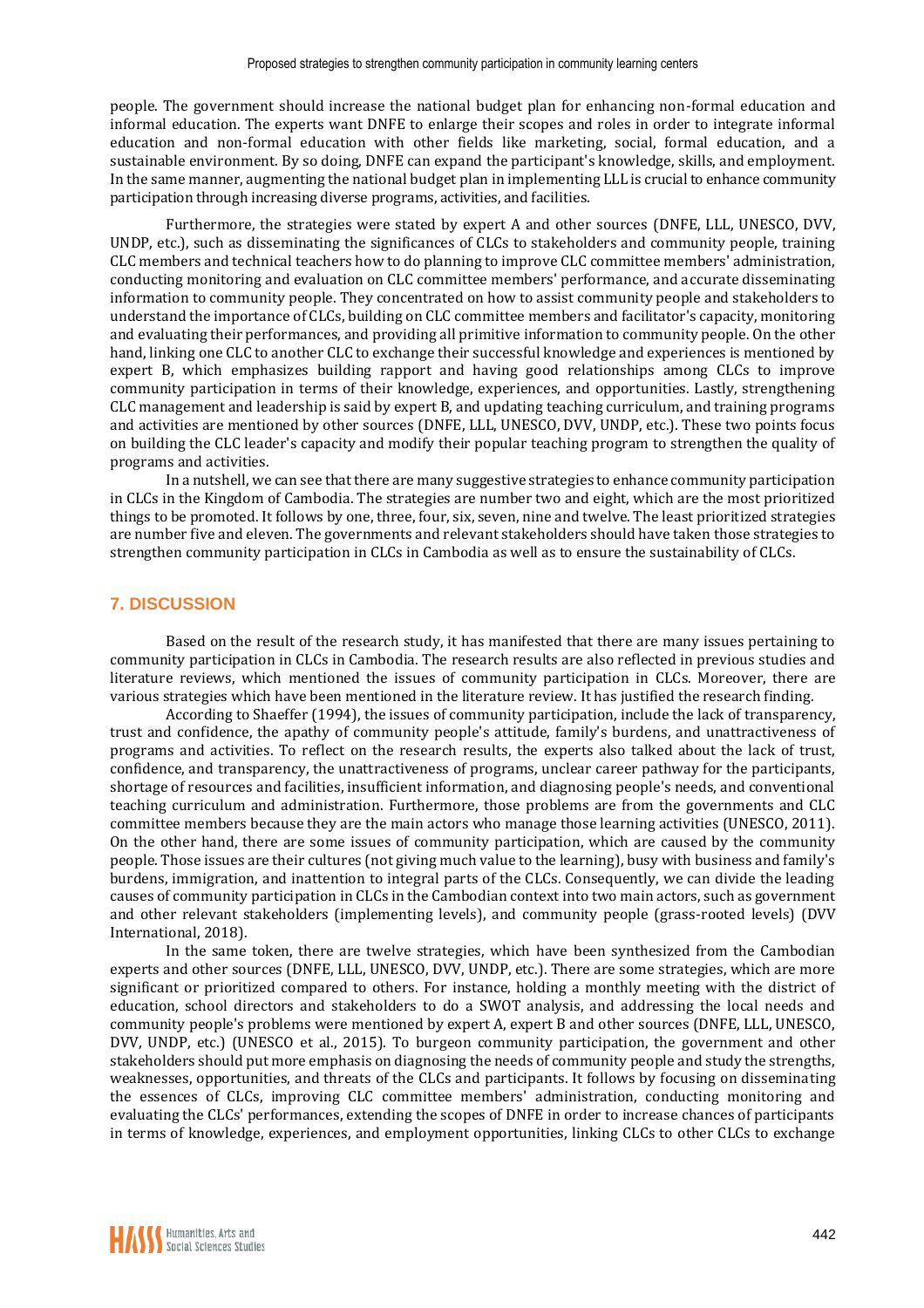their successful experiences, providing a clear career pathway, disseminating information to community people, and augmenting national budget plans to enhance LLL and NFE.

Hence, there are a lot of issues of community participation in CLCs, which have been found in the studies (UNESCO, 1999). It is also inconsistent with previous research and literature review. Most of the issues are critical, which they should have paid heed to alleviate the impacts of those issues and make the centers more active. To end those issues, this research study also comes up with various strategies to strengthen community participation in CLCs in Cambodia.

# **8. CONCLUSION AND RECOMMENDATION**

The research has addressed two main research objectives such as the study on issues of community participation in CLCs in Cambodia and identifying strategies to strengthen community people in CLCs in the Kingdom of Cambodia.

The first phase is to explore the issues of community participation in CLCs in the Kingdom of Cambodia. The researchers have studied previous documents such as books, articles, journals, policies, and popular websites. To validate the information, the researcher conducted semi-structured interviews with Cambodian experts in the field of non-formal education and informal education. Those issues come from two main actors, namely the government (unclear career pathways for participants, conventional teaching curriculum and facilities, the lack of disseminating information, and corruption) and community people (their traditional cultures, busy with their businesses and family's burdens, immigration, and lack of understanding the essence of CLCs). The second phase is to identify strategies to strengthen community participation in CLCs in Cambodia. To attain this research objective, content-analysis was used to synthesize information from the experts and other sources (DNFE, LLL, UNESCO, DVV, UNDP, etc.). Those strategies contribute to solving the issues of community participation. For instance, they should hold a monthly meeting to diagnose their needs, conduct monitoring and evaluation regarding CLC committee member's performances, upgrading CLC leaders, administrative staff and facilitators' capacity, disseminating enough information, linking one CLC to another CLC and increasing national budget plans in implementing CLCs.

In conclusion, according to conducting the semi-structured interview, conducting observations, analyzing and synthesizing all essential information, this research study proposes the following strategies to strengthen community participation in CLCs in Cambodia into five parts: policy, management, professional development, curriculum and career pathway development as in following:

• Policies on Strengthening Community Participation in CLCs in the Kingdom of Cambodia

Design policies on strengthening community participation to ensure everyone, regardless of their genders, ages, and religions to attend CLCs, and have access to equitable quality and free education. Particularly, it is an ideal measure to augment numbers of CLCs as they are schools of non-formal and informal education. There should be policies to enhance and disseminate information of CLCs through social media, advertisement programs on televisions, leaflets, brochures, and flyers. By so doing, community people will understand more about the great significance of CLCs towards their lives and communities. As a result, the numbers of community participation in CLCs will increase because of their knowledge of CLCs, which makes CLCs more sustainable and active.

• Management on Strengthening Community Participation in CLCs in the Kingdom of Cambodia

The concept of management concentrates on 4 Ms: Men, Materials, Money, and Management structures. It is essential to put people to work in the right places and skills with a suitable position, which could help us to save time and money, significantly to enhance community participation in the CLCs. Moreover, to optimize community participation, the wise budget allocation should be fostered and promoted because, without proper budge management, CLCs will not be able to perform their functions well. Alternatively, seeking alternative donors can be done through resource mobilization, which refers to finances, materials, and labors from the community people by building trust, transparency, and a sense of belonging. Once community people have more trust, confidence, and a sense of belonging in CLCs, they are willing to participate in CLCs.

• Professional Development on Strengthening Community Participation in CLCs in the Kingdom of Cambodia

Regularly conduct training for CLC committee members and facilitators to build their professional development and capacity building; it is one of the most effective ways to strengthen community participation in CLCs. Once CLC committee members can advance their management and administrative skills, they are able to serve the community people better in terms of providing services, information, and organizing activities. The same is also true for the facilitators who teach and train community people with competent skills and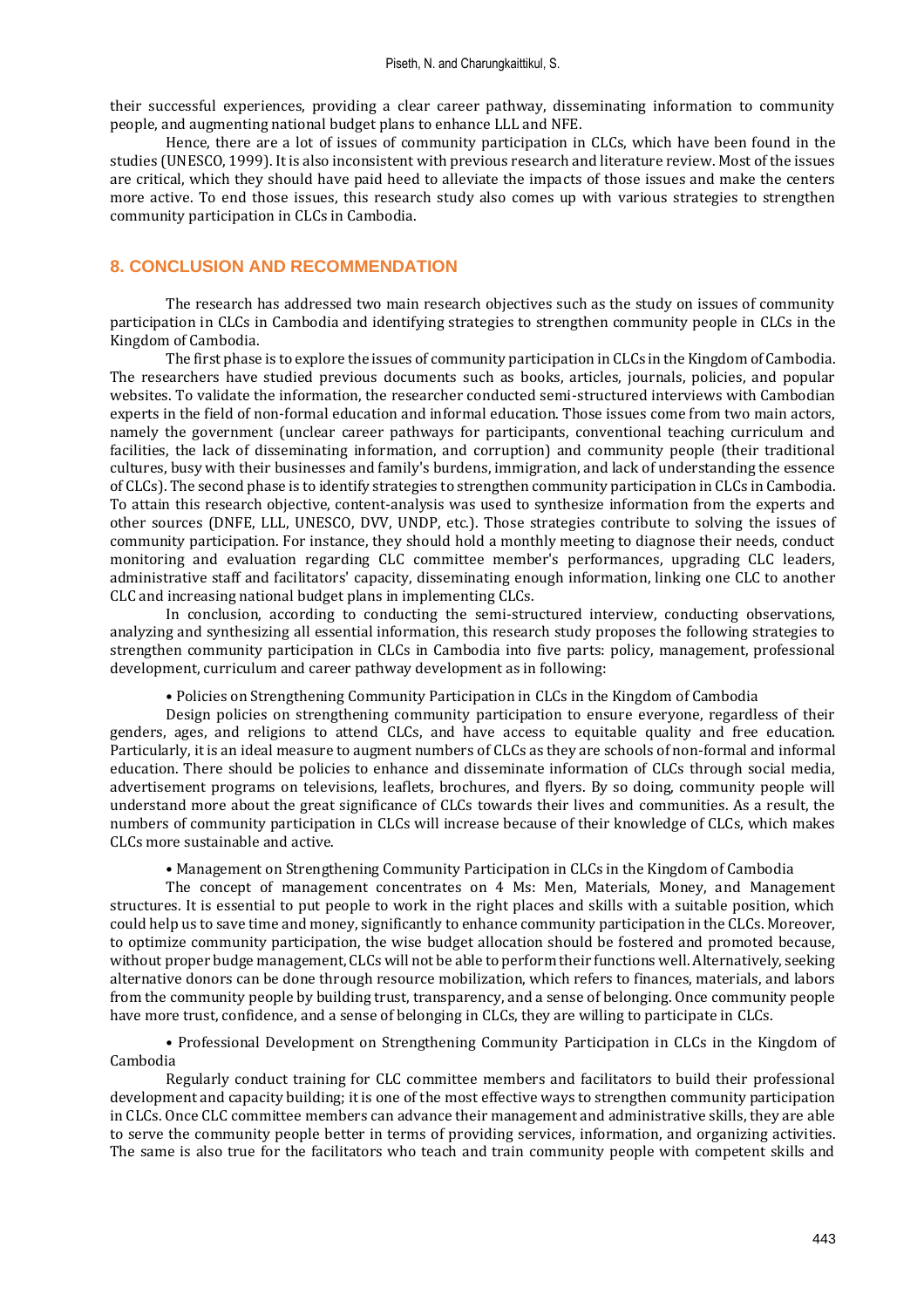knowledge. It can help them build community people's confidence and trust; as a result, community people see the benefits of CLCs, and they will take this opportunity to improve their knowledge and skills through participating in the training programs in CLCs without hesitance.

• Curriculum Design on Strengthen Community Participation in CLCs in the Kingdom of Cambodia

Initiate and establish a modern and suitable curriculum to teach and train community people, and the curriculum should be annually updated and made more flexible to fit the participant's schedule and interests. By so doing, community people will have more chances to participate in the training courses, which are organized by CLC committee members and facilitators. Similarly, the programs should be able to captive and arouse the participants' interests, especially put their problems into the solution. For example, they should enhance some attractive and popular programs, such as income-generating programs, functional literacy, complementary program, and vocational training skills. In this sense, the facilitators must demonstrate the purposes of their teaching to learners and link what they have learned to the real application. Hence, the learners will be able to use their knowledge to apply in their real-life situations, which is the authentic point for them to participate in CLCs.

• Career Pathway Development on Strengthening Community Participation in CLCs in the Kingdom of Cambodia

Develop a conspicuous career pathway for participants is an approach to improving community participation in CLCs. The governments and other relevant stakeholders must pay attention to provide a clear career pathway for participants upon completing their training courses or programs. For instance, there should be a training course to help them improve their budget management and problem-solving skills because they can use those skills to prepare themselves for their future careers and businesses. Furthermore, the CLC committee management should expand their career opportunities by linking their CLCs to other CLCs to exchange knowledge, skills, and opportunities for the participants. In a similar vein, the participant can exchange skills with other participants in different CLCs and work together to solve their common problems. CLCs should extend their roles and functions by not focusing on non-formal education and informal education but on other fields like marketing, social, formal education, and a sustainable environment, which one of the alternative ways to enlarge their career pathway development.

### **8. IMPLICATION**

This research study provided implicative and informative information regarding the problems of community participation and suggestive strategies to strengthen community participation in CLCs to the governments, practitioners, and other relevant stakeholders.

As in the result of the research study, there are many predominated issues of community participation, caused by two main actors (the government-top level, and community people-grass-rooted level). In this sense, the research study also comes up with many possible strategies and mechanisms to ameliorate those problems as well as to enhance community participation in CLCs. Those resourceful strategies will contribute directly and indirectly to Cambodian governments and other related stakeholders in designing and establishing any policies or guidelines to enhance community participation in CLCs in the Kingdom of Cambodia.

### **9. RECOMMENDATIONS**

#### **9.1 Recommendations from the research results**

The results have provided resourceful information through two main research objectives as follows:

1) The information on the first research objective is recommended to government and grass-roots levels (community people) to understand and acknowledge the current issues of community participation in CLCs in the Kingdom of Cambodia. Those groups of people can learn from the information to adjust and modify their actions and activities to solve or alleviate the issues of community participation in CLCs.

2) The information on the second research objective is recommended to governments, practitioners, and other relevant stakeholders. They can utilize these strategies as mechanisms and guidelines to strengthen the community participation in CLCs in Cambodia through enhancing community participation policies, strengthening management, improving professional development, redesigning curriculum, and fostering career pathways of community people. These pieces of information are general guidelines for them to come up with practical actions and measures to strengthen community participation in CLCs in the Kingdom of Cambodia.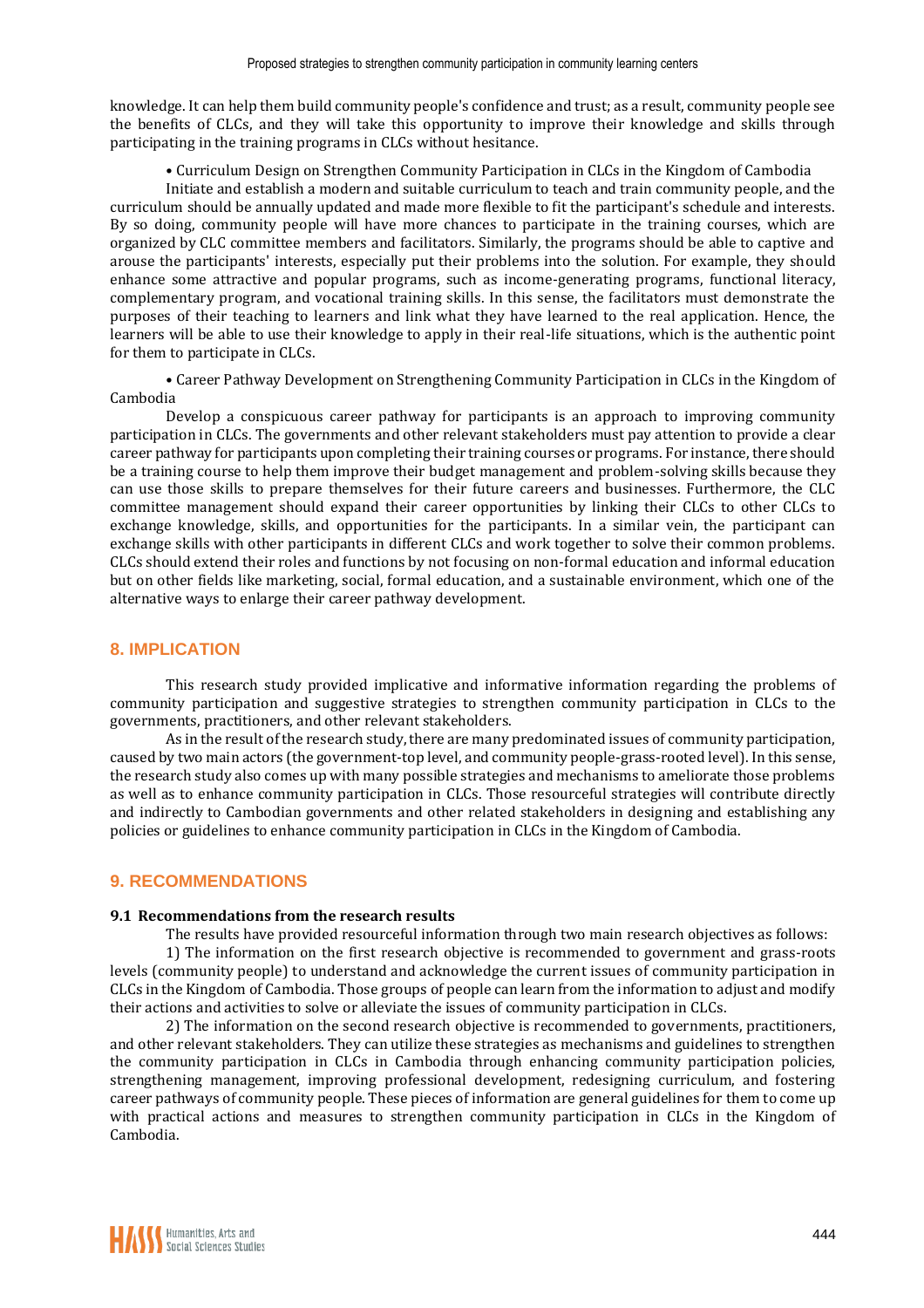#### **9.2 Recommendations for further studies**

Due to time constraint and research barriers as a result of the outbreak of COVID-19, this research study was conducted on a small population. Hence, the researchers recommend to the prospective researchers and scholars to study those issues of community participation in a broader scope and try to build any models to enhance community participation in CLCs in the Kingdom of Cambodia.

## **ACKNOWLEDGEMENT**

We would like to express our deep gratitude to CU Graduate School Thesis Grant for supporting this research study. We also thank you to Dr. Laura Guffey for proofreading this research journal to reach English standards.

# **REFERENCES**

- Asian Development Bank (ADB). (2019). *Economic Indicators for Cambodia*. [Online URL: https://www.adb. org/countries/cambodia/economy] accessed on January 23, 2020.
- Department of Non-Formal Education (DNFE). (2000). *Community Learning Centers in Cambodia Report*. Phnom Penh: Ministry of Education, Youth and Sport.
- DNFE. (2014). *Report on Non-formal Education, 2014*. Phnom Penh: Ministry of Education, Youth and Sport.
- DNFE. (2018). *Report on Non-formal Education, 2018*. Phnom Penh: Ministry of Education, Youth and Sport.
- Duncan, A. (2013). *Education: the Most Powerful Weapon for Changing the World*. [Online URL: https://blog.usaid.gov/2013/04/education-the-most-powerful-weapon/#:~:text=As%20Nelson% 20Mandela%20says%2C%20%E2%80%9CEducation,illness%2C%20and%20to%20fostering%20p eace] accessed on January 12, 2020.
- DVV International. (2018). *Basic Non-Formal Education in Rural Areas*. [Online URL: www.dvvinternational.la /cambodia/our-projects/basic-non-formal-education/] accessed on February 2, 2020.
- Hun, S. (2015). *The Cambodia Community Learning Centers: Challenges and Future Directions*. Master's Thesis. Royal University of Phnom Penh, Cambodia.
- Hürsen, Ç. (2016). A scale of lifelong learning attitudes of teachers: the development of LLLAS. *Cypriot Journal of Educational Sciences* 11(1): 21-36.
- Kanno, K. and Shrestha, A. (2006). *Community Empowerment Through Community Learning Centers in Mid and Far Western Regions of Nepal*. Kathmandu: UNESCO.
- Merriam, S. B. and Tisdell, E. J. (2016). *Qualitative Research: A Guide to Design and Implementation*. 4th ed. San Francisco: Jossey-Bass.
- Ministry of Education, Youth and Sport (MoEYS). (2014). *Manual for Management of Community Learning Center (CLC).* [Online URL: https://unesco.or.jp/terakoya/result/pj/khn/pdf/CLC%20Manual\_2014.pdf] accessed on February 2, 2020.
- MoEYS. (2019). *Cambodia's Education 2030 Roadmap*. Phnom Penh: MoEYS.
- Nan-Zhao, Z. (2006). *Four 'Pillars of Learning' for the Orientation and Reorganization of Curriculum: Reflections and Discussions.* Geneva: International Bureau of Education, UNESCO.
- Nop, S. and Thornton, A. (2020). Community participation in contemporary urban planning in Cambodia: the examples of Khmuonh and Kouk Roka neighbourhoods in Phnom Penh. *Cities* 103: 102770. [Online URL: https://doi.org/10.1016/j.cities.2020.102770] accessed on January 24, 2020.
- Pich, N. (2008). *Community Learning Center Development in Cambodia: The Case of Ksert Commune in Svay Rieng Province*. Master's Thesis. Royal University of Phnom Penh, Cambodia.
- Ross, R. R. (1987). *Cambodia: A Country Study*. [Online URL: http://countrystudies.us/cambodia/] accessed on January 12, 2020.
- Royal Government of Cambodia (RGC). (2019). *National Policy on Lifelong Learning*. Phnom Penh: Ministry of Education, Youth and Sport.
- Saory, P. (2002). *History of Literacy in Cambodia*. Leisure Cambodia. [Online URL: www.leisurecambodia.com /news/detail.php?id=106] accessed on January 12, 2020.
- Shaeffer, S. (1994). *Participation for Educational Change: A Synthesis of Experience*. Paris: UNESCO.
- UNESCO. (1999). Manual for the implementation of community learning centres. [Online URL: https://unesdoc.unesco.org/ark:/48223/pf0000121155?posInSet=1&queryId=d56c9782-4070- 45b6-af99-4d5e2ad5897d] accessed on January 2, 2020.
- UNESCO. (2008). *Community Learning Centres: Country Report from Asia*. Bangkok: UNESCO.